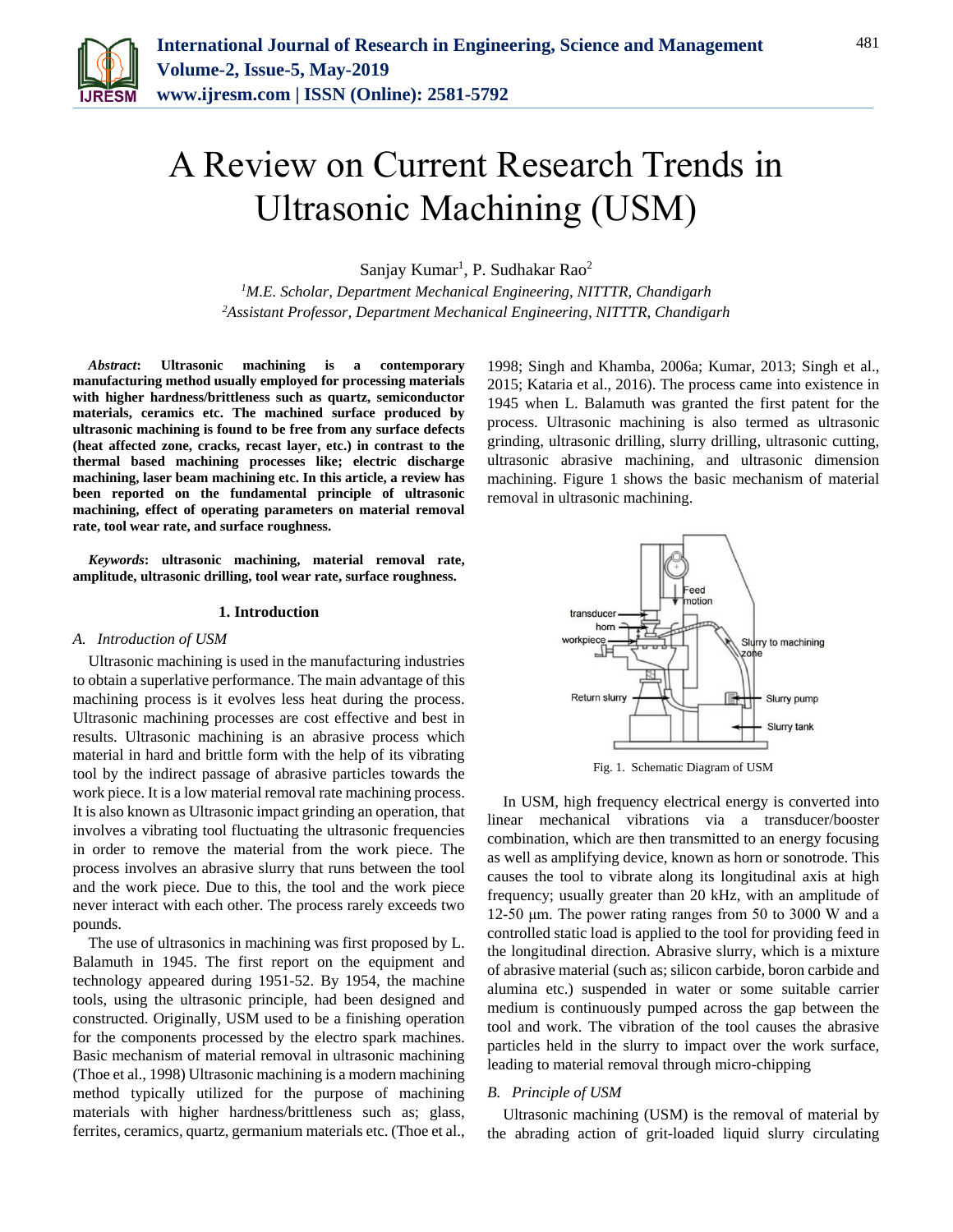

between the work piece and a tool vibrating perpendicular to the workface at a frequency above the audible range. Ultrasonic machining, also known as ultrasonic impact grinding, is a machining operation in which an abrasive slurry freely flows between the work piece and a vibrating tool. It differs from most other machining operations because very little heat is produced. The tool never contacts the workpiece and as a result the grinding pressure is rarely more, which makes this operation perfect for machining extremely hard and brittle materials, such as glass, sapphire, ruby, diamond, and ceramics.



Fig. 2. Ultrasonic machining.

The working process of an ultrasonic machine is performed when its tool interacts with the workpiece or the medium to be treated. The tool is subjected to vibration in a specific direction, frequency and intensity. The vibration is produced by a transducer and is transmitted to the tool using a vibration system, often with a change in direction and amplitude. The construction of the machine is dependent on the process being performed by its tool.



Fig. 3. Ultrasonic erosion process

The above figure shows the ultrasonic erosion process used to machine hard, brittle materials. The workpiece 1 is placed under the face of the tool 2 which is subjected to high frequency vibration perpendicular to the surface being machined. Abrasive slurry is conveyed to the working zone between the face of the tool and the surface being machined. The tool moves towards the workpiece and is subjected to a static driving force P. repetitive impact of the tool on the grains of the abrasive

material, falling from the slurry onto the surface to be treated , lead to the fracture of the workpiece material and to the creation of a cavity with the shape mirror formed of the tool. The abrasive particles are propelled or hammered against the workpiece by the trans mitted vibrations of the tool. The particles then microscopically erode or "chip away" at the workpiece.

Generally, the tool oscillates at a high frequency (about 20,000 cps) in an abrasive slurry. The high speed oscillations of the tool drive the abrasive grain across a small gap of about 0.02-0.10mm against the workpiece.

#### *C. Tool holder*

The tool holder transfers the vibrations and, therefore, it must have adequate fatigue strength. With a good tool design, an amplitude gain of 6 over the stack can be obtained. Generally, the shape of tool holder is cylindrical, or a modified cone with the centre of mass of the tool on the centre line of the tool holder. It should be free from nicks, scratches and tool marks to reduce fatigue failures caused by the reversal of stresses.

#### *D. Tool materials and Tool size*

The tool material employed in USM should be tough and ductile. However, metals like aluminum, give very short life. Low-carbon steel and stainless steels give superior performance. The qualitative relationship between the material removal rate and lambda i.e. workpiece/tool hardness. Long tool causes overstressing of the tool. Most of the USM tools are less than 25 mm long. In practice the slenderness ratio of the tool should not exceed 20. The under sizing of the tool depends coupon the grain size of the abrasive. It is sufficient if the tool size is equal to the hole size minus twice the size of the abrasives.

#### *E. Transducers*

The ultrasonic vibrations are produced by the transducer. The transducer is driven by suitable signal generator followed by power amplifier. The transducer for US M works on the following principle:

- Piezoelectric effect
- Magnetostrictive effect
- Electrostrictive effect

#### *F. Parameters of Ultrasonic Machining*

The ultrasonic vibration machining method is an efficient cutting technique for difficult-to- machine materials. It is

| 1 avit 1<br>Tool material used |                  |                            |            |             |                 |                 |
|--------------------------------|------------------|----------------------------|------------|-------------|-----------------|-----------------|
|                                | Chemical         | Crystalline                | Density    |             | Η               | KIc             |
| Material                       | Composition      | Structure                  | $(g/cm^3)$ | (GPa)       | (GPa)           | $(MPam^{1/2})$  |
| Alumina                        | Al2O3            | FCC/polycristalline        | 4.0        | $210 - 380$ | $14 - 20$       | $3 - 5$         |
| Ferrite                        |                  | -/polycristalline          |            | ~180        | 6.8             |                 |
| LiF                            | LiF              | FCC/single-crystal         | 2.43       | 54.6        | $0.92 \pm 0.03$ | 1.5             |
| Ouartz                         | SiO <sub>2</sub> | Trigonal/single-crystal    | 2.65       | 78.3        | $15.0 \pm 1.0$  | $0.53 \pm 0.01$ |
| Soda-lime glass                | $SiO2+Na2O+CaO$  | Amorphous                  | 2.5        | 69          | $5.8 \pm 0.5$   | $0.48 \pm 0.05$ |
| Zirconia                       | ZrO <sub>2</sub> | Tetragonal/polycristalline | 5.8        | $140 - 210$ | $10 - 12$       | $8 - 10$        |

Table 1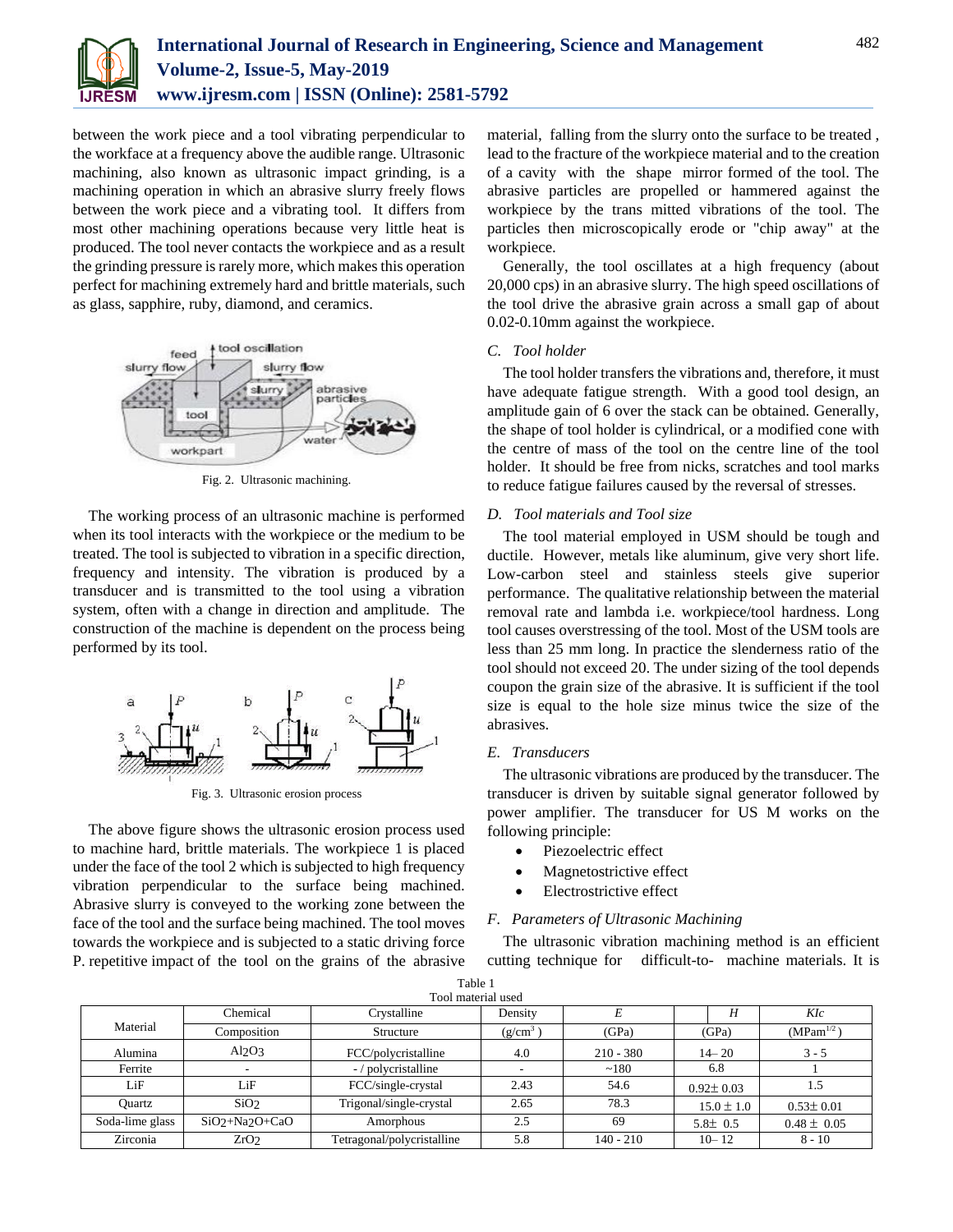

# **International Journal of Research in Engineering, Science and Management Volume-2, Issue-5, May-2019 www.ijresm.com | ISSN (Online): 2581-5792**

found that the USM mechanism is influenced by these important parameters.

- Amplitude of tool oscillation
- Frequency of tool oscillation
- **•** Tool material
- Type of abrasive
- Grain size or grit size of the abrasives
- Feed force
- Contact area of the tool
- Volume concentration of abrasive in water slurry
- Ratio of workpiece hardness to tool hardness;  $\oint = \sigma w/\sigma t$ .



Fig. 4. Ultrasonic machining

### **2. Literature review**

|                | Literature survey              |       |              |                                                                                                                                                                                                                                                                                                                                                                                                    |                                                                                                                                                                                                                                                                                                                                                                                |  |
|----------------|--------------------------------|-------|--------------|----------------------------------------------------------------------------------------------------------------------------------------------------------------------------------------------------------------------------------------------------------------------------------------------------------------------------------------------------------------------------------------------------|--------------------------------------------------------------------------------------------------------------------------------------------------------------------------------------------------------------------------------------------------------------------------------------------------------------------------------------------------------------------------------|--|
| S.<br>No.      | Name of<br>author              | Years | Methods      | Methodology used<br>/ Parameter analysis                                                                                                                                                                                                                                                                                                                                                           | Results and discussion                                                                                                                                                                                                                                                                                                                                                         |  |
| $\mathbf{1}$   | Wang et al.                    | 2012  | Investigated | discussed<br>fundamental<br>of ultrasonic<br>principles<br>machining, the material removal<br>mechanism<br>and<br>important factors are calculated.                                                                                                                                                                                                                                                | They also concluded that Decrease in<br>the cutting speed of the work piece and<br>increase in the vibration frequency will<br>result in better surface quality.                                                                                                                                                                                                               |  |
| $\overline{2}$ | Basem M.<br>A. Abdo et.<br>al. | 2015  | Investigated | difficult-to-machine materials such as Ti-6Al-4V are<br>very hard, tough, and possessed high impact resistance,<br>their machinability is low and sometimes impossible<br>with traditional machining processes.                                                                                                                                                                                    | The results of this work identify that the<br>cutting forces increase significantly with<br>increase in coolant pressure, vibration<br>amplitude, depth of cut and feed rate<br>while decrease with increase in spindle<br>speed.                                                                                                                                              |  |
| 3              | Zarepour<br>and Yeo            | 2012  | Modeling     | Developed a model to predict material removal modes in<br>ductile and brittle material when the brittle material is<br>impacted by single sharp abrasive particle in micro<br>ultrasonic machining process. They predicted<br>the<br>material removal modes for silicon $\langle 100 \rangle$ and fused<br>quartz.                                                                                 | They studied morphology of the crater<br>formed and observed three modes of<br>material removal namely pure ductile,<br>partially ductile (transition mode) and<br>pure brittle.                                                                                                                                                                                               |  |
| $\overline{4}$ | Kang et al.                    | 2006  | Investigated | the material removal rate and surface quality of the<br>alumina (Al2O3) which was ultrasonically machined<br>using SiC abrasive under various machining conditions.<br>They investigated that material removal rate increases as<br>the static pressure and slurry concentration increases.                                                                                                        | They resulted an improved surface<br>roughness of about 0.76 µm when<br>machining was done by using abrasive of<br>mesh number 600.                                                                                                                                                                                                                                            |  |
| 5              | Tamilselvan,<br>Raguraj        | 2014  | Optimization | Process Parameters of Drilling in Ti-Tib Composites<br>using Taguchi Technique. Results showed that The<br>Taguchi's experimental design and Analysis of Variance<br>(ANOVA) techniques have been implemented to<br>understand the effects, contribution, significance and<br>optimal machine settings of process parameters, namely,<br>spindle speed, feed rate, process, and drilling material. | Conclusions were made -Thrust force<br>decreased with the increase in spindle<br>speed, increase in spindle speed plays a<br>predominate role in the drastic reduction<br>of overcut.                                                                                                                                                                                          |  |
| 6              | Muhammad<br>et al.             | 2012  | Investigated | the effect of vibration on cutting forces and temperature<br>levels in a cutting region for various cutting conditions.                                                                                                                                                                                                                                                                            | They concluded that the cutting force<br>increases with the increase in depth of cut.<br>They also concluded an increase of<br>Temperature in the cutting region<br>increases due to increase in the depth of<br>cut and cutting speed, both in CT and<br>UAT.                                                                                                                 |  |
| $\tau$         | Yasuhiro<br>Kakinuma et<br>al. | 2015  | investigated | Ultrafast Feed Drilling of Carbon Fiber-Reinforced<br>Thermoplastics. Demand for through-hole drilling of<br>CFRTPs is increasing.                                                                                                                                                                                                                                                                 | The results showed that delamination at<br>the outlet surface can be significantly<br>suppressed during high rotational drilling<br>when the feed rate is set to more than<br>3000 mm/min. By providing appropriate<br>drilling conditions to prevent polymers in<br>CFRTPs from softening, ultra-fast<br>drilling of CFRTPs was successfully<br>achieved under dryconditions. |  |

## Table 2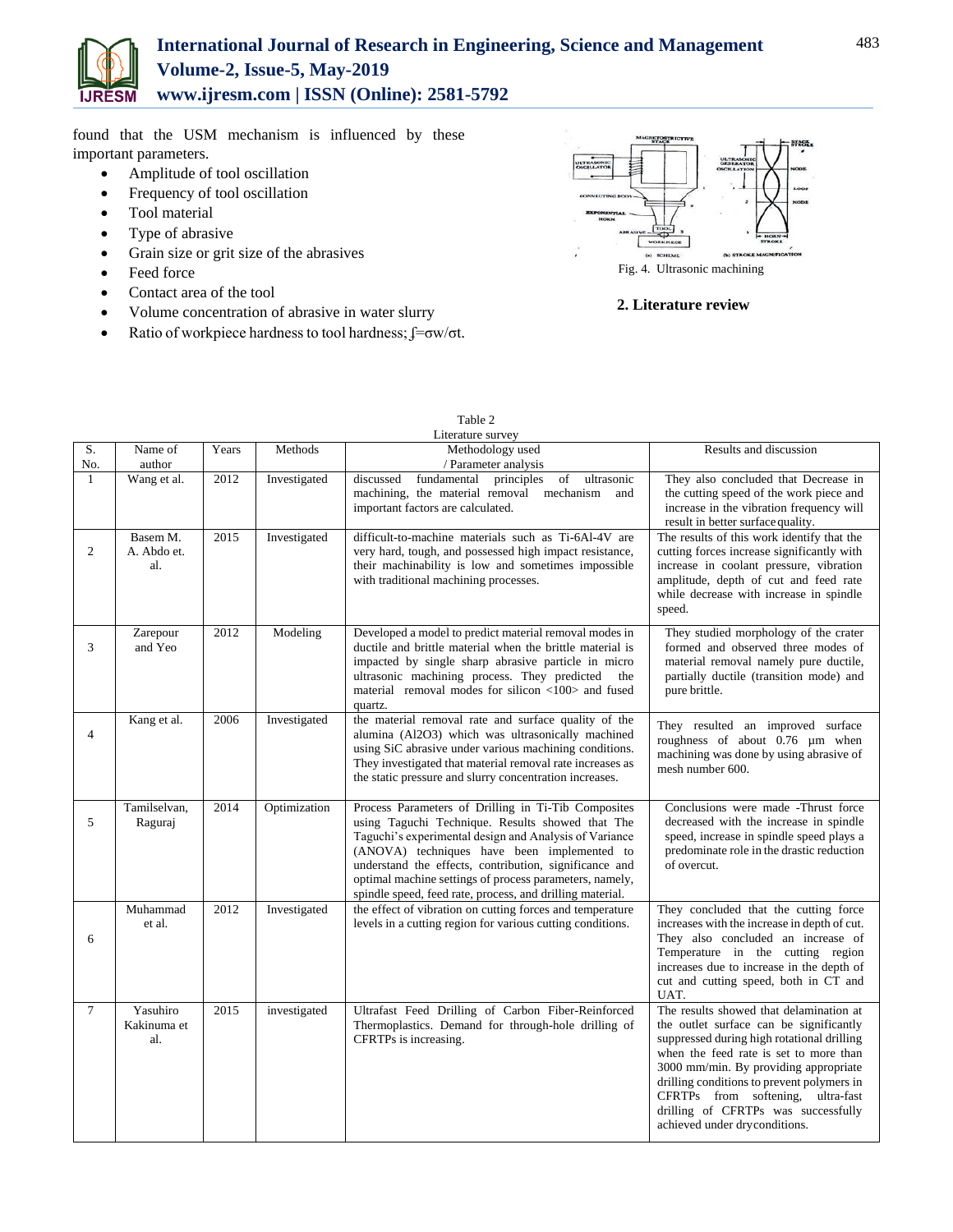

| 8  | V. Baghlani<br>et al.               | 2013 | investigated  | investigated Ultrasonic assisted deep drilling of<br>Inconel 738LC super alloy. Super alloys have a poor<br>machinability and are often drilled using (EDM)<br>methods. However, EDM is a time-consuming<br>process and has low surface integrity. Ultrasonic<br>Assisted Drilling (UAD) technology is a modern<br>method of drilling such materials. The effect of<br>ultrasonic vibration amplitude, spindle speed and<br>number of steps to drill each hole on machining<br>force and surface roughness were investigated. | The results show that increasing material<br>removal rate makes drilling more difficult and<br>increases forces and surface roughness. An<br>average thrust force of 417N and surface<br>roughness of 1.610µm was obtained.                                                                                                                                                                                                                                                   |
|----|-------------------------------------|------|---------------|-------------------------------------------------------------------------------------------------------------------------------------------------------------------------------------------------------------------------------------------------------------------------------------------------------------------------------------------------------------------------------------------------------------------------------------------------------------------------------------------------------------------------------|-------------------------------------------------------------------------------------------------------------------------------------------------------------------------------------------------------------------------------------------------------------------------------------------------------------------------------------------------------------------------------------------------------------------------------------------------------------------------------|
| 9  | H. Hocheng<br>et al.                | 1999 | experiments   | carried out experiments on Zirconia ceramic for<br>finding metal removal rate, hole clearance, surface<br>roughness, tool wear rate of the work piece.                                                                                                                                                                                                                                                                                                                                                                        | The result found that the MRR increases with<br>the increase of amplitude of the ultrasonic<br>machine. At constant amplitude, the clearance<br>decreases with applied load. Better surface<br>roughness can be obtained by the 50% range of<br>amplitude. An increase in applied load leads to<br>decrease in hole clearance. And the larger the<br>static load is favorable for a finer surface.                                                                            |
| 10 | Komaraiah<br>and Reddy              | 1993 | investigated  | the influence of work material properties such as<br>fracture toughness and hardness on material<br>removal rate in ultrasonic machining of hard and<br>brittle materials.                                                                                                                                                                                                                                                                                                                                                    | The work-piece materials machined in this<br>investigation were glass, ferrite, porcelain,<br>alumina and tungsten carbide. MRR was<br>reported to decrease with an increase in work<br>material hardness and fracture toughness in<br>almost linear fashion under controlled<br>experimental conditions.                                                                                                                                                                     |
| 11 | M.<br>Wiercigroch<br>et al.         | 2005 | experiment    | conducted an experiment and showed that an<br>introduction of high-frequency axial vibration<br>significantly enhances drilling rates compared to<br>the traditional rotary type method.                                                                                                                                                                                                                                                                                                                                      | It has been found out that the material removal<br>rate (MRR) as a function of static load has at<br>least one maximum. It is postulated that the<br>main mechanism of the MRR enhancement is<br>associated with high amplitudes of forces<br>generated by impacts. Novel procedures for<br>calculating MRR are proposed, explaining an<br>experimentally observed fall of MRR at higher<br>static loads.                                                                     |
| 12 | Jatinder<br>Kumar et. al.           | 2008 | experiment    | conducted experiments to assess the effect of three<br>factors tool material, grit size of the abrasive slurry<br>and power rating of ultrasonic machine on<br>machining characteristics of titanium using full<br>factorial approach for design and analysis of<br>experiments.                                                                                                                                                                                                                                              | It has been concluded that titanium is fairly<br>machinable with USM process. Moreover, the<br>surface finish obtained is better than many of the<br>other non-traditional processes.<br>Surface<br>roughness of the machined surface has been<br>found to depend on grit size of the slurry used.<br>Tool material and power rating have negligible<br>effect on surface roughness. Optimum values for<br>surface roughness were obtained with grit size<br>500 for alumina. |
| 13 | Shrikrushna<br>B. Bhosale et<br>al. | 2014 | investigation | reported through experimental investigation and<br>analysis of material removal rate, tool wear rate, and<br>surface roughness in ultrasonic machining of<br>alumina-zirconia ceramic composite (Al2O3 +<br>ZrO2). The experiments were conducted using full<br>factorial DOE method with an orthogonal array.                                                                                                                                                                                                                | Analysis of results indicates that the amplitude<br>has significant effect on the MRR and surface<br>roughness. An increase in amplitude causes<br>higher MRR and surface roughness. Pure SiC<br>abrasives gave better surface finish, whereas the<br>mixed abrasives produced higher tool wear and<br>MRR.                                                                                                                                                                   |

#### **3. Conclusion**

Ultrasonic machining is widely used non-traditional processes; especially for hard, brittle and fragile materials. There is ample scope for application of USM for establishing cost effective machining solutions for hard and brittle materials, such as; glass, tungsten carbide, cubic boron nitride, etc. Performance measures in USM process are dependent on the work material properties, tool properties (hardness, impact strength and finish), abrasive properties and process settings (power input, static load, and amplitude). The material removal in USM has been found to occur by propagation and intersection of median and lateral cracks that are induced due to repeated impacts of abrasive grains.

#### **4. Future scope**

- Unique cutting in manufacturing industries.
- The scope of Ultrasonic micro machining of micro channels in ceramics, in glass and in the area of fabrication of micro heat exchanger and sensors and in the area of fluid mechanics.

#### **References**

[1] X. Wang, M. Zhou, J. K. Gan and B. Ngoi, "Theoretical and Experimental Studies of Ultraprecision Machining of Brittle Materials with Ultrasonic